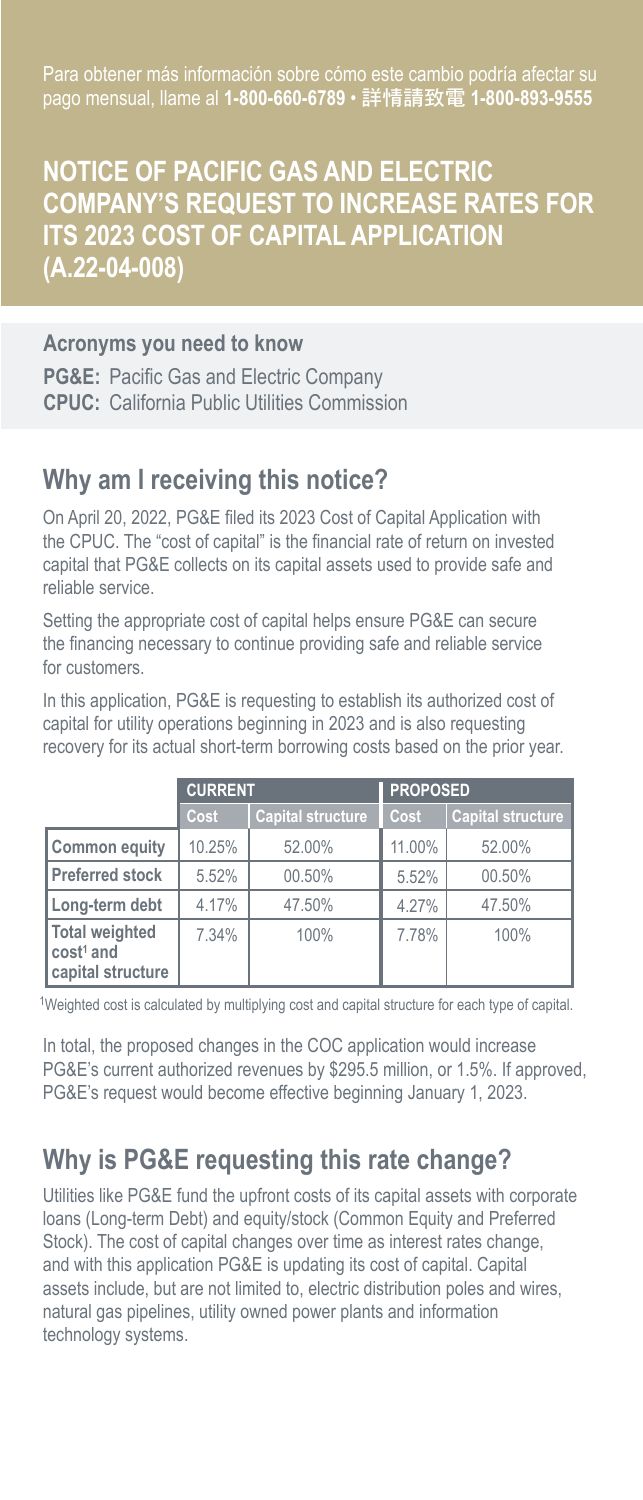# **How could this affect my monthly electric rates?**

Many customers receive bundled electric service from PG&E, meaning they receive electric generation, transmission and distribution services. A summary of the proposed rate impact for these customers is provided below.



## **PROPOSED ELECTRIC RATE INCREASE**

| <b>Customer Class</b>                         | Current<br>Average<br>(d/kWh)<br>as of 3/1/2022 | Proposed<br>Average<br>(d/kWh)<br>as of 1/1/2023 | <b>Total</b><br>Increase<br>(d/kWh) | <b>Total</b><br>Percentage<br><b>Increase</b> |  |  |  |
|-----------------------------------------------|-------------------------------------------------|--------------------------------------------------|-------------------------------------|-----------------------------------------------|--|--|--|
| <b>Bundled Service</b>                        |                                                 |                                                  |                                     |                                               |  |  |  |
| <b>Residential</b>                            | 29.16                                           | 29.47                                            | 0.32                                | 1.1%                                          |  |  |  |
| <b>Small Commercial</b>                       | 31.93                                           | 32.29                                            | 0.36                                | 1.1%                                          |  |  |  |
| <b>Medium Commercial</b>                      | 29.75                                           | 30.01                                            | 0.26                                | 0.9%                                          |  |  |  |
| Large Commercial                              | 25.73                                           | 25.95                                            | 0.22                                | 0.9%                                          |  |  |  |
| <b>Streetlights</b>                           | 35.57                                           | 35.88                                            | 0.31                                | 0.9%                                          |  |  |  |
| Standby                                       | 19.25                                           | 19.39                                            | 0.14                                | 0.7%                                          |  |  |  |
| Agriculture                                   | 29.19                                           | 29.47                                            | 0.28                                | 1.0%                                          |  |  |  |
| Industrial                                    | 20.08                                           | 20.21                                            | 0.13                                | 0.6%                                          |  |  |  |
| <b>Average System</b><br><b>Rate Increase</b> | 27.76                                           | 28.03                                            | 0.27                                | 1.0%                                          |  |  |  |

The bill for a typical residential customer using 500 kWh per month would increase from \$165.35 to \$167.12 or 1.1% compared to rates currently in effect.

Direct Access and Community Choice Aggregation customers only receive electric transmission and distribution services from PG&E. On average, rates for services provided by PG&E to these customers would increase by 1.7% if this application is approved. DA providers and CCAs set their own generation rates. Check with your DA provider or CCA to learn how this would impact your overall bill.

Another category of nonbundled customers is Departing Load. These customers do not receive electric generation, transmission or distribution services from PG&E. However, these customers are required to pay certain charges by law or CPUC decision. On average, existing Departing Load customers would see a rate increase of 0.6%.

Actual impacts will vary depending on usage and are subject to CPUC regulatory approval.

# **How could this affect my monthly gas rates?**

Bundled gas customers receive transmission, distribution and procurement services from PG&E. A summary of the proposed rate increase for these customers is provided below.

### **PROPOSED GAS RATE INCREASE**

| <b>Customer Class</b>                                                                    | <b>Current Average</b><br>(\$ per therm)<br>as of 4/1/22 | <b>Proposed Average</b><br>(\$ per therm)<br>as of 1/1/23 | Percent<br>Increase |  |  |  |  |
|------------------------------------------------------------------------------------------|----------------------------------------------------------|-----------------------------------------------------------|---------------------|--|--|--|--|
| Core bundled customers who receive gas supplies from PG&E                                |                                                          |                                                           |                     |  |  |  |  |
| Residential <sup>2</sup>                                                                 | 2.098                                                    | 2.129                                                     | 1.5%                |  |  |  |  |
| Small Commercial <sup>2</sup>                                                            | 1.531                                                    | 1.551                                                     | 1.3%                |  |  |  |  |
| Large Commercial                                                                         | 1.129                                                    | 1.142                                                     | 1.1%                |  |  |  |  |
| Natural Gas Vehicle<br><b>Customer Compression</b>                                       | 1 1 1 0                                                  | 1 1 2 2                                                   | 11%                 |  |  |  |  |
| Natural Gas Vehicle<br><b>PG&amp;E Compression</b>                                       | 2.680                                                    | 2.688                                                     | 0.3%                |  |  |  |  |
| Core customers who purchase gas from a third party                                       |                                                          |                                                           |                     |  |  |  |  |
| Residential <sup>2</sup>                                                                 | 1.595                                                    | 1.627                                                     | 2.0%                |  |  |  |  |
| Small Commercial <sup>2</sup>                                                            | 1.052                                                    | 1.072                                                     | 1.9%                |  |  |  |  |
| Large Commercial                                                                         | 0.694                                                    | 0.706                                                     | 1.8%                |  |  |  |  |
| Natural Gas Vehicle<br><b>Customer Compression</b>                                       | 0.680                                                    | 0.692                                                     | 1.8%                |  |  |  |  |
| Natural Gas Vehicle<br>PG&E Compression                                                  | 2.250                                                    | 2.258                                                     | 0.4%                |  |  |  |  |
| Noncore customers (NonCovered entities) <sup>3</sup> who purchase gas from a third party |                                                          |                                                           |                     |  |  |  |  |
| <b>Industrial Distribution</b>                                                           | 0.583                                                    | 0.595                                                     | 2.0%                |  |  |  |  |
| <b>Industrial Transmission</b>                                                           | 0.314                                                    | 0.320                                                     | 1.9%                |  |  |  |  |
| <b>Industrial Backbone</b>                                                               | 0.185                                                    | 0.187                                                     | 1.0%                |  |  |  |  |
| <b>Electric Generation:</b><br>Distribution/Transmission                                 | 0 249                                                    | 0 254                                                     | 2.3%                |  |  |  |  |
| Electric Generation: Backbone                                                            | 0.129                                                    | 0.131                                                     | 1.4%                |  |  |  |  |
| Natural Gas Vehicle: Distribution                                                        | 0.564                                                    | 0.576                                                     | 2.1%                |  |  |  |  |
| Natural Gas Vehicle: Transmission                                                        | 0.298                                                    | 0.303                                                     | 1.9%                |  |  |  |  |
| <b>Wholesale transport services</b>                                                      |                                                          |                                                           |                     |  |  |  |  |
| <b>Alpine Natural Gas</b>                                                                | 0.145                                                    | 0.151                                                     | 4.0%                |  |  |  |  |
| Coalinga                                                                                 | 0.145                                                    | 0.151                                                     | 3.9%                |  |  |  |  |
| <b>Island Energy</b>                                                                     | 0.154                                                    | 0.160                                                     | 3.7%                |  |  |  |  |
| Palo Alto                                                                                | 0.143                                                    | 0.148                                                     | 4.0%                |  |  |  |  |
| West Coast Gas: Castle                                                                   | 0.460                                                    | 0.473                                                     | 28%                 |  |  |  |  |
| <b>West Coast Gas:</b><br><b>Mather Distribution</b>                                     | 0.681                                                    | 0.700                                                     | 2.7%                |  |  |  |  |
| <b>West Coast Gas:</b><br><b>Mather Transmission</b>                                     | 0.146                                                    | 0.152                                                     | 3.9%                |  |  |  |  |

<sup>2</sup> CARE customers receive a 20% discount on transportation and procurement and are exempt from PG&E's Public Purpose Program Surcharge and CSI Solar Water Heater rate components.

<sup>3</sup> Covered entities pay certain allowances directly to the Air Resources Board and will see an exemption credit on their bill.

Based on rates currently in effect, the bill for a typical residential customer averaging 33 therms per month would increase from \$65.24 to \$66.28, or 1.6%.

Actual impacts will vary depending on usage and are subject to CPUC regulatory approval.